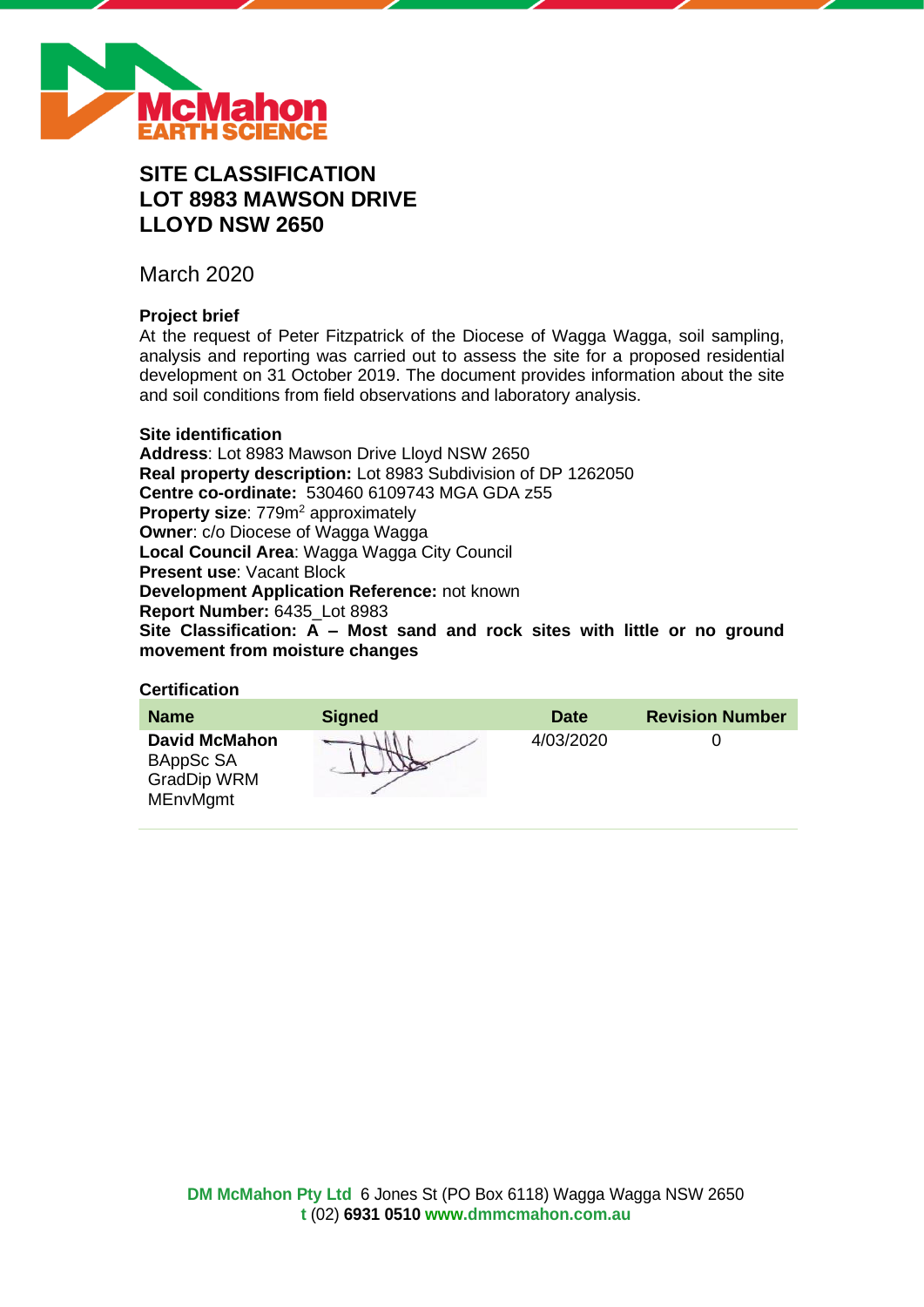#### **Physical characteristics of the site**

A desktop review and investigation of the topography, hydrology, soil, lithology, geology and hydrogeology of the site has been undertaken and are as follows:

# **Topography**

The Lake Albert 1:25,000 Topographic Map (Sheet 8327-1S) indicates that the site is located at an elevation of approximately 255m AHD. The site landform is classed as a simple slope and the slope class is gently inclined.

# **Vegetation**

The site is devoid of vegetation.

# **Hydrology**

The nearest named waterway is Stringybark Creek located 3414m to the south east of the site. Due to the relative incline of the site, rainfall is likely to both run off and infiltrate into the relatively permeable topsoil.

# **Weather**

The average rainfall for Wagga Wagga is approximately 526.8mm per annum, with the wettest months being October, June and July. Annual mean evaporation for the region is 1715.5mm with mean daily evaporation ranges from 1.2mm in July to 9.2mm in January. Wagga Wagga is characterised by cold wet winters and hot dry summers with mean maximum temperatures ranging from 12.9°C in July to 31.9 °C in January and mean minimum temperatures ranging from 1.3ºC in July to 15.9ºC in February. Rainfall, temperature and evaporation data from Wagga Wagga Agricultural Institute 73127 (www.bom.gov.au).

# **Soil & Landform**

The site lies within the mapping unit ld from the Soil Landscapes of the Wagga Wagga 1:100 000 Sheet (DLWC, 1997). The map unit ld is described as:

# *ld – Lloyd (Erosional Landscapes)*

*Landscape*: rolling low hills on Ordovician metasedimentary rocks. Local relief 30–90 m; slopes 10–20%. Broad crests and ridges; long waning mid to lower slopes; broad drainage depressions. Variable rock outcrop 0–50%. Extensively to completely cleared mid to high open-forest.

*Soils*: shallow (<0.5 m), moderately well-drained Paralithic Leptic Rudosols (Lithosols) on some crests, ridges and upper slopes; deep (1.0–1.5 m), imperfectly drained Red Kurosols (Red Podzolic Soils) on other crests and upper slopes; moderately deep (0.5– 1.0m), moderately well-drained Red Chromosols and Kurosols (Red Podzolic Soils) on mid to lower slopes; and moderately deep (0.5–1.0 m), imperfectly drained Brown Kurosols (Yellow Podzolic Soils) in drainage lines.

*Limitations*: high erosion hazard; steep slopes (localised); localised rock outcrop; localised poor drainage; localised waterlogging; foundation hazard (localised); mass movement; shallow, stony and strongly acid soils (on ridges and upper slopes); localised aluminium toxicity; localised salinity.

#### **Lithology and Geology**

Undivided Ordovician metasedimentary rocks—thinly interbedded siltstones, shales and phyllites, with minorschists and minor quartzites. Lithology is highly variable

over a short distance. Relatively thick (1 m to several metres) colluvial and slopewash clayey sediments occur on lower slopes and in drainage depressions. There is generally no rock outcrop, but occasionally <50% (at sites usually underlain by sandstone).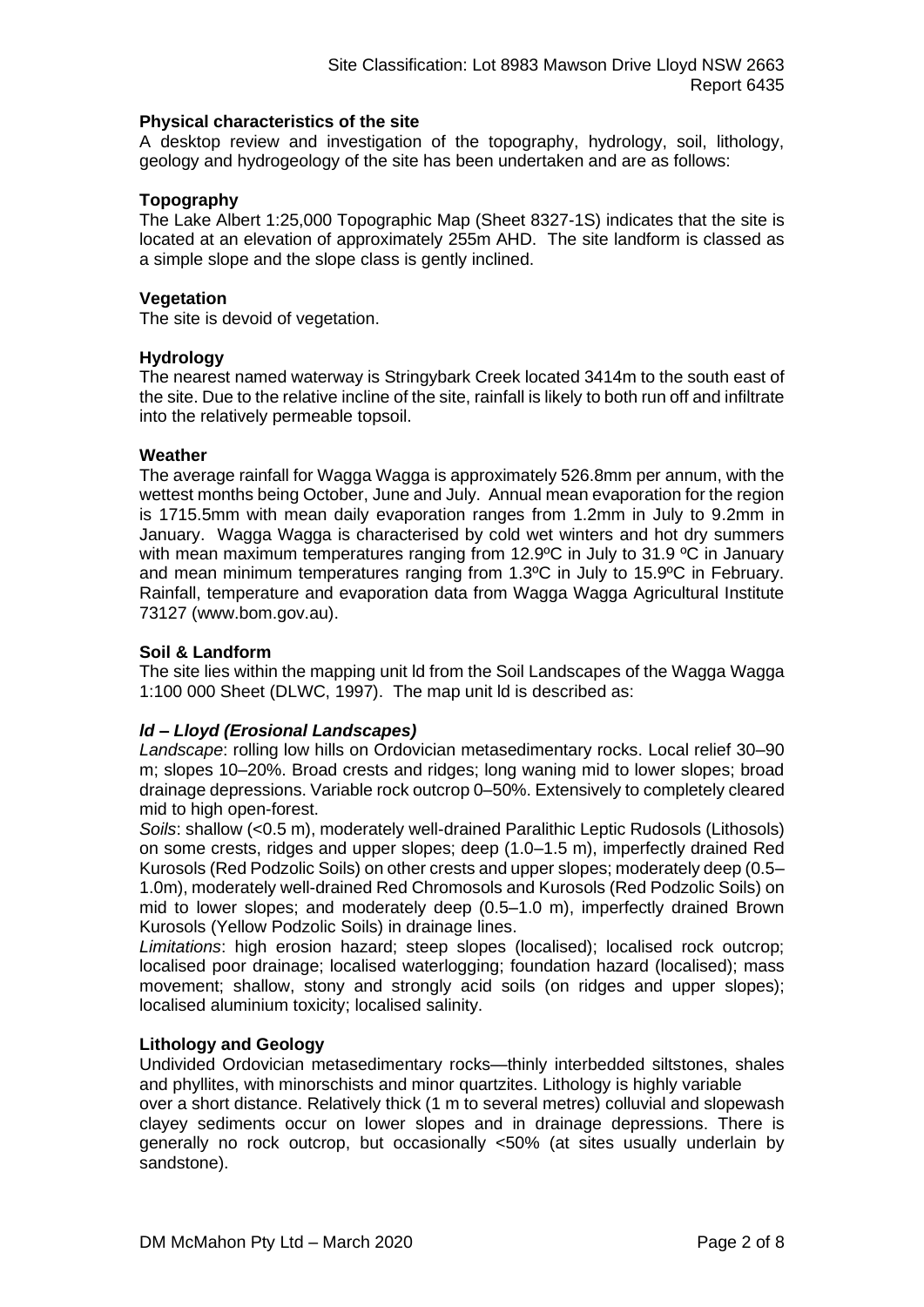# **Hydrogeology**

From the Geoscience Australia hydrogeology dataset, the groundwater beneath the site is described as porous, extensive highly productive aquifers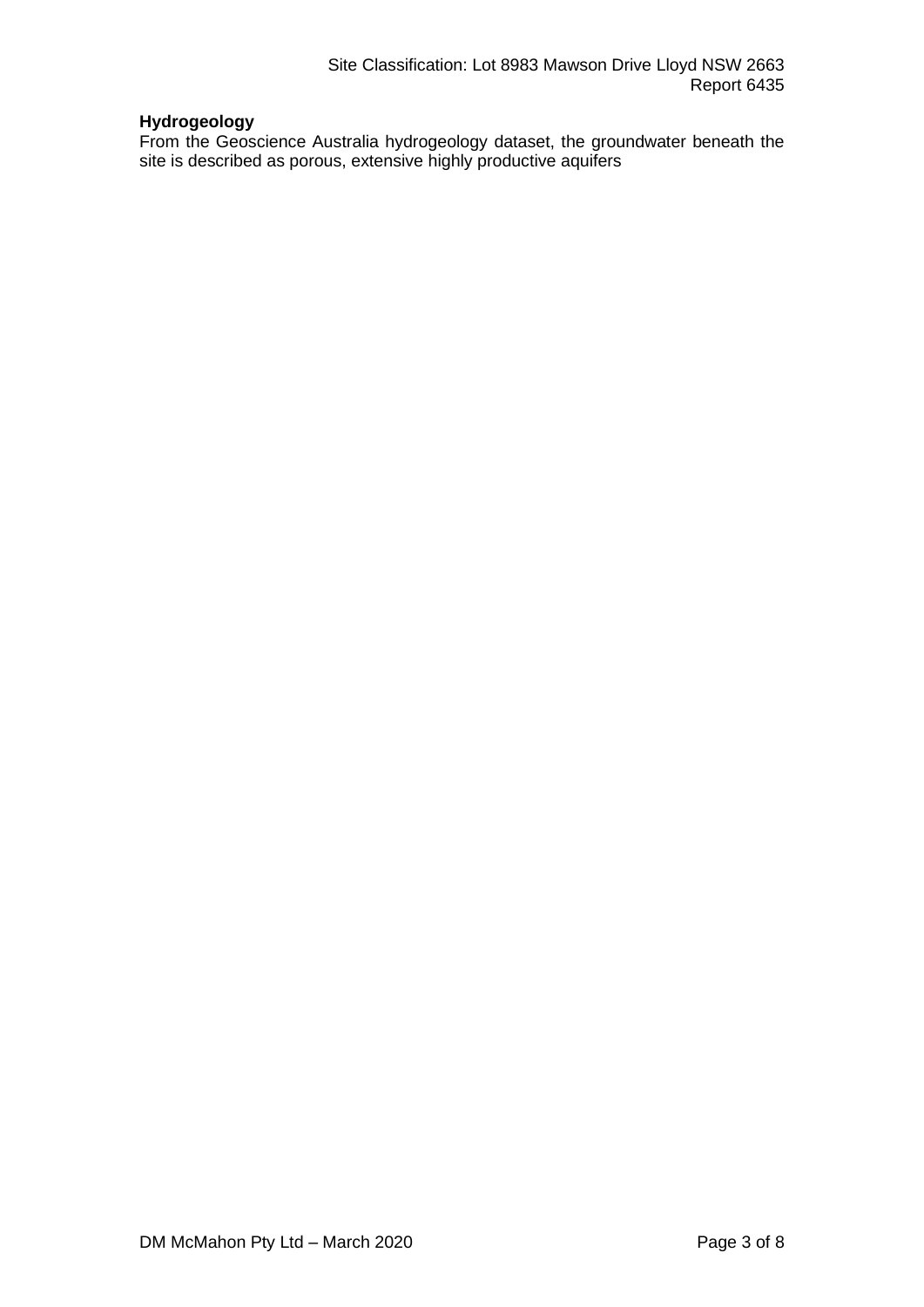# **Site Condition**

Through site investigation, field observations, in situ tests and laboratory analysis the following site geotechnical model has been developed. Details of the general conditions encountered with a field description of the soil, engineering properties and the location of the boreholes can be seen as follows, Table 1, Figure 1.

#### **Table 1:** *Site geotechnical model with field description and observations*

| <b>Soil</b><br><b>Origin</b> | <b>Depth</b><br>(m) | <b>Class</b><br><b>(AS17</b><br>26<br>$-2017)$ | <b>Soil Name /</b><br><b>Description</b> | <b>Grain</b><br><b>Size</b> | <b>Primary</b><br><b>Colour</b> | <b>Mottle</b><br><b>Colour</b> | <b>Mois-</b><br>ture | Plas-<br>ticity | <b>Consis-</b><br>tency | <b>Observations</b><br>and/or comments | <b>Engineering</b><br><b>Properties</b> |
|------------------------------|---------------------|------------------------------------------------|------------------------------------------|-----------------------------|---------------------------------|--------------------------------|----------------------|-----------------|-------------------------|----------------------------------------|-----------------------------------------|
| <b>Borehole 1</b>            |                     |                                                |                                          |                             |                                 |                                |                      |                 |                         |                                        |                                         |
| <b>FILL</b>                  | $0.0 - 0.2$         | <b>CL</b>                                      | <b>Silty CLAY</b>                        | Fine                        | Yellowish<br><b>Brown</b>       | Nil                            | D                    | Low             | Firm                    |                                        |                                         |
| $\overline{\phantom{a}}$     | 0.2                 | $\overline{\phantom{0}}$                       | Bedrock -<br>Ordovician<br>Metasediment  | $\,$                        | $\overline{\phantom{0}}$        | Nil                            | -                    | -               |                         | Refusal at 0.2m on<br>OM.              | Ys<br>Expansivity<br>20-40mm            |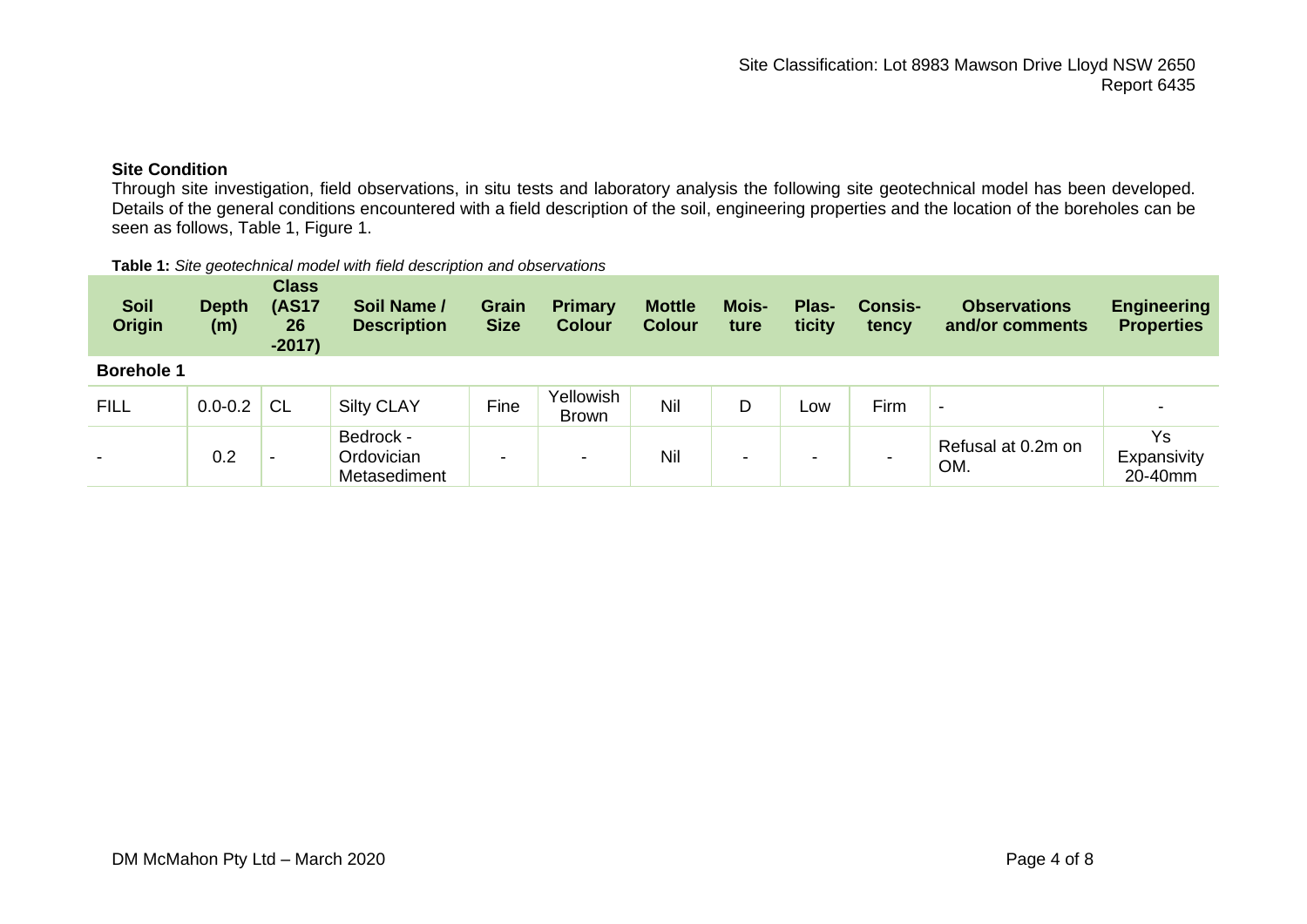

**Figure 1:** *Annotated site plan overlain on aerial photograph depicting borehole locations*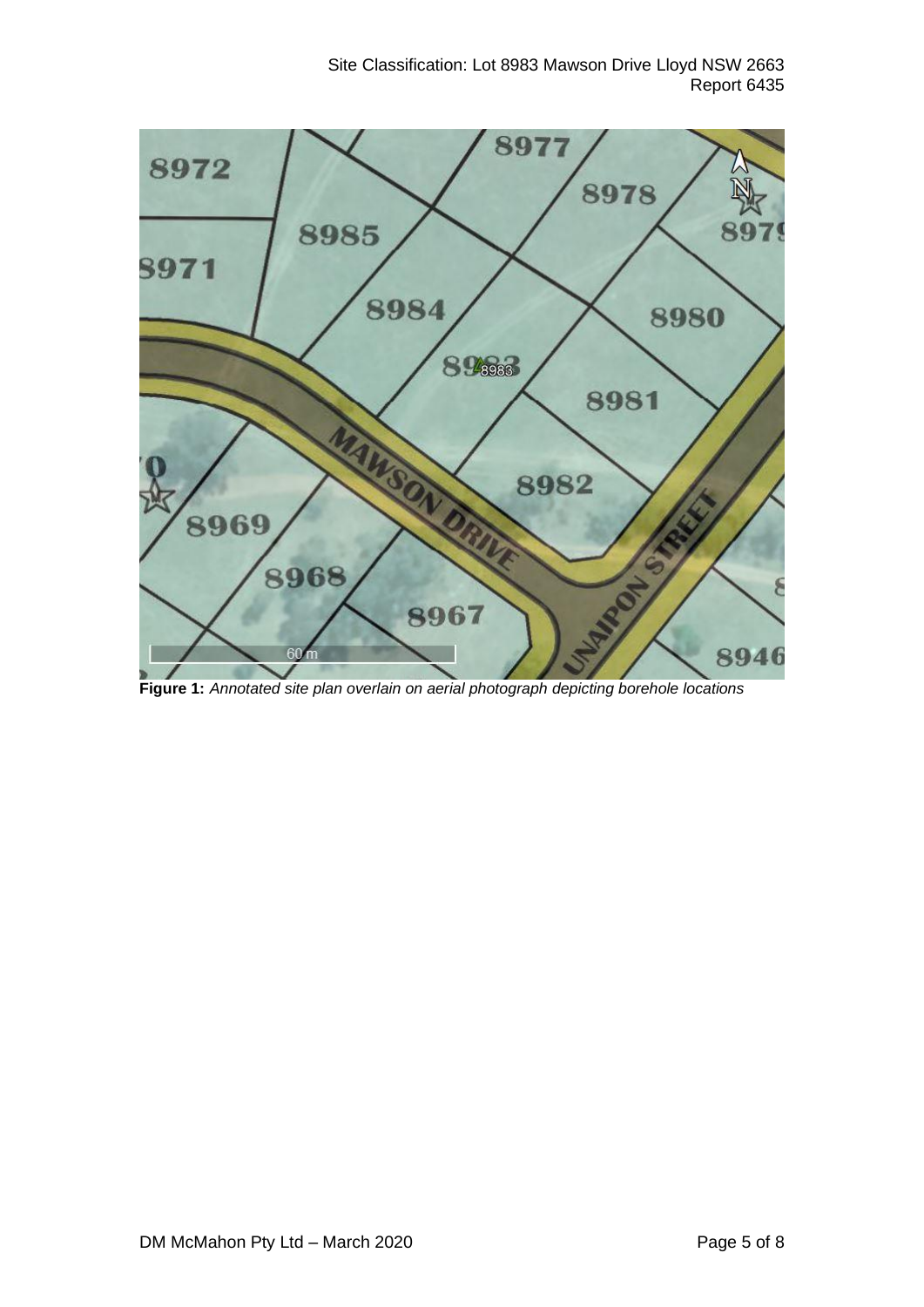# **Site Classification**

Based on the field assessment and laboratory data and assumptions therein the site is classified as **A – Most sand and rock sites with little or no ground movement from moisture changes** by reference to AS2870:2011.

# **Assumptions**

Site investigation and classification was carried out by reference to AS2870:2011. The proposed building is a single storey residential development.

This classification is based on the footings being founded into the underlying ordovician metasedimentary bedrock. If the footings are not into the specified material the site classification will need to be reassessed.

Footings may be founded partly on fill and partly on natural material depending on founding depths. As such, footing design may require careful consideration by the structural engineer to minimise potential differential settlement.

An allowable bearing pressure of up to 50kPa and 100kPa for raft slab beams and strip footings respectively may be adopted.

If more than 0.4m of uncontrolled fill is present or placed, or if depth of excavation within the building area extends more than 0.5m below the existing surface, the above classification will need to be reassessed.

Any earthworks on site will be carried out by reference to AS3798: 2007.

If any unconsolidated or saturated soils are encountered during excavation, or conditions that are not alike the above description, the site supervisor should be informed, the work stopped and this office be contacted immediately for further evaluation.

Where trees and large shrubs are removed from the site all roots are to be removed and voids replaced with compacted fill by reference to AS3798:2007.

The soils investigated are all natural ground and no free groundwater was encountered at the time of the investigation.

Site drainage and vegetation limitations are adhered to as per the CSIRO Foundation Management and Footing Performance: A Homeowner's guide, BTF-2011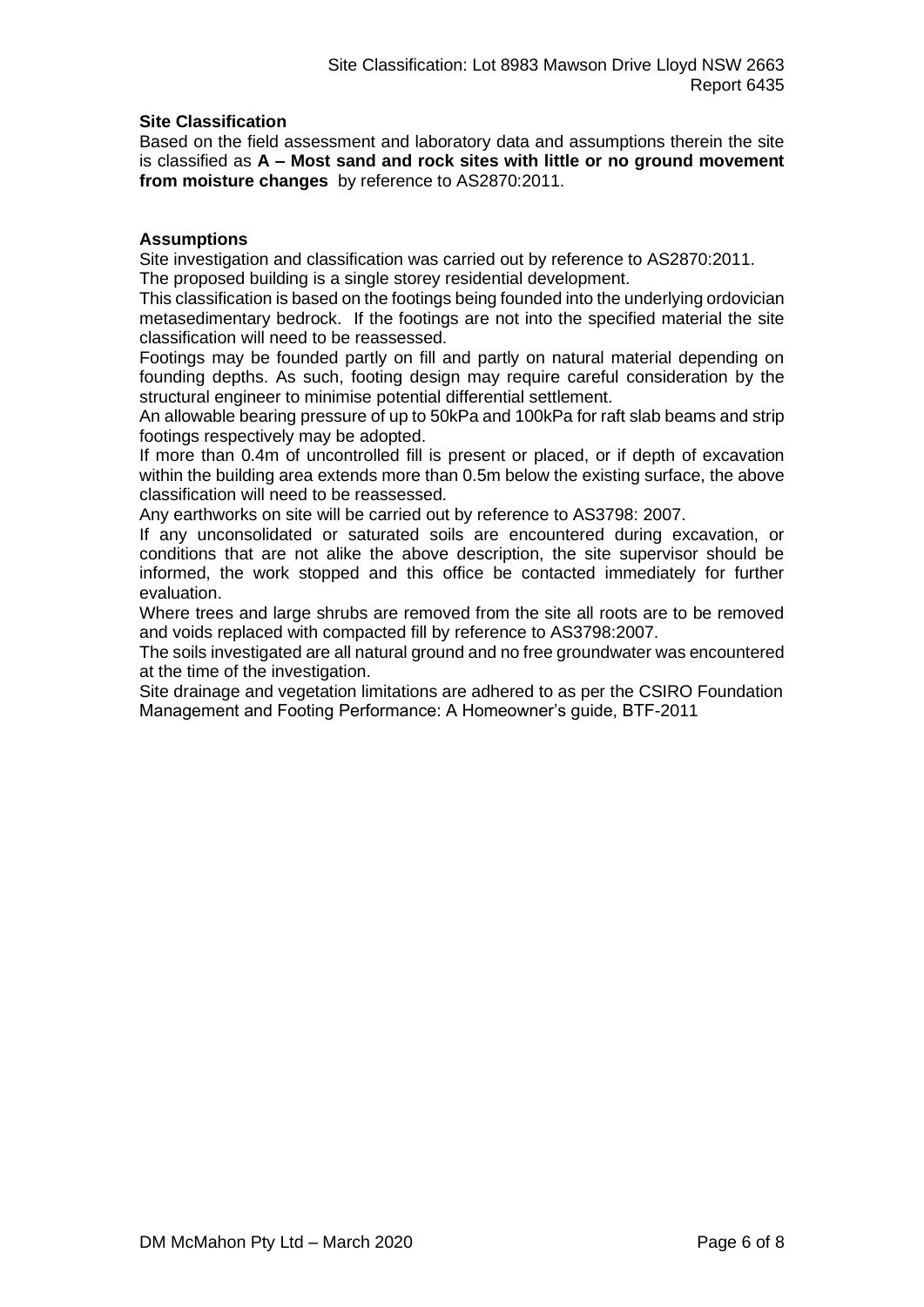# Site Classification: Lot 8983 Mawson Drive Lloyd NSW 2663 Report 6435

| <b>Log Column</b>                |                      | <b>Symbol</b>                      | <b>Definition</b>                                                                                                                                                                                                                                                                                                                                                                                                          |  |  |  |
|----------------------------------|----------------------|------------------------------------|----------------------------------------------------------------------------------------------------------------------------------------------------------------------------------------------------------------------------------------------------------------------------------------------------------------------------------------------------------------------------------------------------------------------------|--|--|--|
| Soil Origin                      |                      | <b>TOPSOIL</b>                     | Mantle of surface and/or near-surface soil often but not always defined by high levels of organic<br>material, both dead and living. Remnant topsoils are topsoils that subsequently been buried by<br>other transported soils. Roots of trees may extend significantly into otherwise unaltered soil and<br>the presence of roots is not a sufficient reason for describing a material as topsoil.                        |  |  |  |
|                                  |                      | <b>FILL</b>                        | Any material which has been placed by anthropogenic processes                                                                                                                                                                                                                                                                                                                                                              |  |  |  |
|                                  |                      | Alluvial                           | Deposited by streams and rivers                                                                                                                                                                                                                                                                                                                                                                                            |  |  |  |
|                                  |                      | Colluvial                          | Soil and rock debris transported down slope by gravity, with or without the assistance of flowing<br>water and generally deposited in gullies or at the base of slopes. Colluvium is often used to<br>refer to thicker deposits such as those formed from landslides, whereas the term 'slopewash'<br>may be used for thinner and more widespread deposits that accumulate gradually over longer<br>geological timeframes. |  |  |  |
|                                  |                      | Extremely<br>weathered<br>material | Formed directly from in situ weathering of geological formations. Although this material is of soil<br>strength, it retains the structure and/or fabric of the parent rock material.                                                                                                                                                                                                                                       |  |  |  |
|                                  |                      | Residual                           | Formed directly from in situ weathering of geological formations. These soils no longer retain<br>any visible structure or fabric of the parent soil or rock material                                                                                                                                                                                                                                                      |  |  |  |
| Class                            |                      | GW                                 | Gravel and gravel-sand mixtures, little to no fines                                                                                                                                                                                                                                                                                                                                                                        |  |  |  |
| (AS1726-<br>2017)                |                      | GP                                 | Gravel and gravel-sand mixtures, little to no fines, uniform gravels                                                                                                                                                                                                                                                                                                                                                       |  |  |  |
|                                  |                      | GМ                                 | Gravel-silt mixtures and gravel-sand-silt mixtures                                                                                                                                                                                                                                                                                                                                                                         |  |  |  |
|                                  |                      | GC                                 | Gravel-clay mixtures and gravel-sand-clay mixtures                                                                                                                                                                                                                                                                                                                                                                         |  |  |  |
|                                  |                      | SW                                 | Sand and gravel-sand mixtures, little to no fines                                                                                                                                                                                                                                                                                                                                                                          |  |  |  |
|                                  | Coarse grained soils | <b>SP</b>                          | Sand and gravel-sand mixtures, little to no fines                                                                                                                                                                                                                                                                                                                                                                          |  |  |  |
|                                  |                      | SМ                                 | Sand-silt mixtures                                                                                                                                                                                                                                                                                                                                                                                                         |  |  |  |
|                                  |                      | SC                                 | Sand-clay mixtures                                                                                                                                                                                                                                                                                                                                                                                                         |  |  |  |
|                                  |                      | ML                                 | Inorganic silt and very fine sand, rock flour, silty or clayey fine sand or silt with low plasticity                                                                                                                                                                                                                                                                                                                       |  |  |  |
|                                  |                      | CL, CI                             | Inorganic clays of low to medium plasticity, gravelly clay, sandy clay                                                                                                                                                                                                                                                                                                                                                     |  |  |  |
|                                  |                      | OL                                 | Organic silt                                                                                                                                                                                                                                                                                                                                                                                                               |  |  |  |
|                                  | Fine grained soils   | MН                                 | Inorganic silt                                                                                                                                                                                                                                                                                                                                                                                                             |  |  |  |
|                                  |                      | CН                                 | Inorganic clays of high plasticity                                                                                                                                                                                                                                                                                                                                                                                         |  |  |  |
|                                  |                      | OH                                 | Organic clay of medium to high plasticity, organic silt                                                                                                                                                                                                                                                                                                                                                                    |  |  |  |
|                                  |                      | Pt                                 | Peat, highly organic soil                                                                                                                                                                                                                                                                                                                                                                                                  |  |  |  |
| Soil Name/<br><b>Description</b> |                      | SAND                               | Coarse grained soil                                                                                                                                                                                                                                                                                                                                                                                                        |  |  |  |
|                                  |                      | <b>SILT</b>                        | Fine grained soil - low dry strength, low wet toughness and dilatancy                                                                                                                                                                                                                                                                                                                                                      |  |  |  |
| <b>Grain Size</b>                |                      | <b>CLAY</b><br>Coarse              | Fine grained soil - high dry strength, high wet toughness and plasticity                                                                                                                                                                                                                                                                                                                                                   |  |  |  |
|                                  |                      | Medium                             | >2mm<br>$0.06 - 2mm$                                                                                                                                                                                                                                                                                                                                                                                                       |  |  |  |
|                                  |                      | Fine                               | $< 0.06$ mm                                                                                                                                                                                                                                                                                                                                                                                                                |  |  |  |
| <b>Moisture</b>                  |                      | D                                  | Dry                                                                                                                                                                                                                                                                                                                                                                                                                        |  |  |  |
|                                  |                      | т                                  | <b>Moderately Moist</b>                                                                                                                                                                                                                                                                                                                                                                                                    |  |  |  |
|                                  |                      | М                                  | Moist                                                                                                                                                                                                                                                                                                                                                                                                                      |  |  |  |
|                                  |                      | W                                  | Wet                                                                                                                                                                                                                                                                                                                                                                                                                        |  |  |  |
| <b>Plasticity</b>                |                      | Non-plastic                        | Not applicable                                                                                                                                                                                                                                                                                                                                                                                                             |  |  |  |
|                                  |                      | Low                                | Only slight pressure is required to roll the thread of soil near the plastic limit. The thread and<br>lump are weak and soft. The dry specimen crumbles into powder with some finger pressure.                                                                                                                                                                                                                             |  |  |  |
|                                  |                      | Medium                             | Medium pressure is required to roll the thread of soil to near the plastic limit. The thread and<br>lump have medium stiffness. The dry specimen breaks into pieces or crumbles with<br>considerable finger pressure.                                                                                                                                                                                                      |  |  |  |
|                                  |                      | High                               | Considerable pressure is required to roll the thread to near the plastic limit. The thread and the<br>lump have very high stiffness. The dry specimen cannot be broken with finger pressure.<br>Specimen will break into pieces between thumb and a hard surface.                                                                                                                                                          |  |  |  |
| Consistency                      |                      | Very Soft (VS)                     | Exudes between fingers when squeezed in hand                                                                                                                                                                                                                                                                                                                                                                               |  |  |  |
|                                  |                      | Soft (S)                           | Can be moulded by light finger pressure                                                                                                                                                                                                                                                                                                                                                                                    |  |  |  |
|                                  |                      | Firm $(F)$                         | Can be moulded by strong finger pressure                                                                                                                                                                                                                                                                                                                                                                                   |  |  |  |
|                                  |                      | Stiff (St)                         | Cannot be moulded by fingers                                                                                                                                                                                                                                                                                                                                                                                               |  |  |  |
|                                  |                      | Very Stiff (VSt)                   | Can be indented by thumb nail                                                                                                                                                                                                                                                                                                                                                                                              |  |  |  |
|                                  |                      | Hard (H)                           | Can be indented by thumb nail with difficulty                                                                                                                                                                                                                                                                                                                                                                              |  |  |  |
|                                  |                      | Friable (Fr)                       | Can be easily crumbled or broken into small pieces by hand                                                                                                                                                                                                                                                                                                                                                                 |  |  |  |

# **Notes Relating to Results**